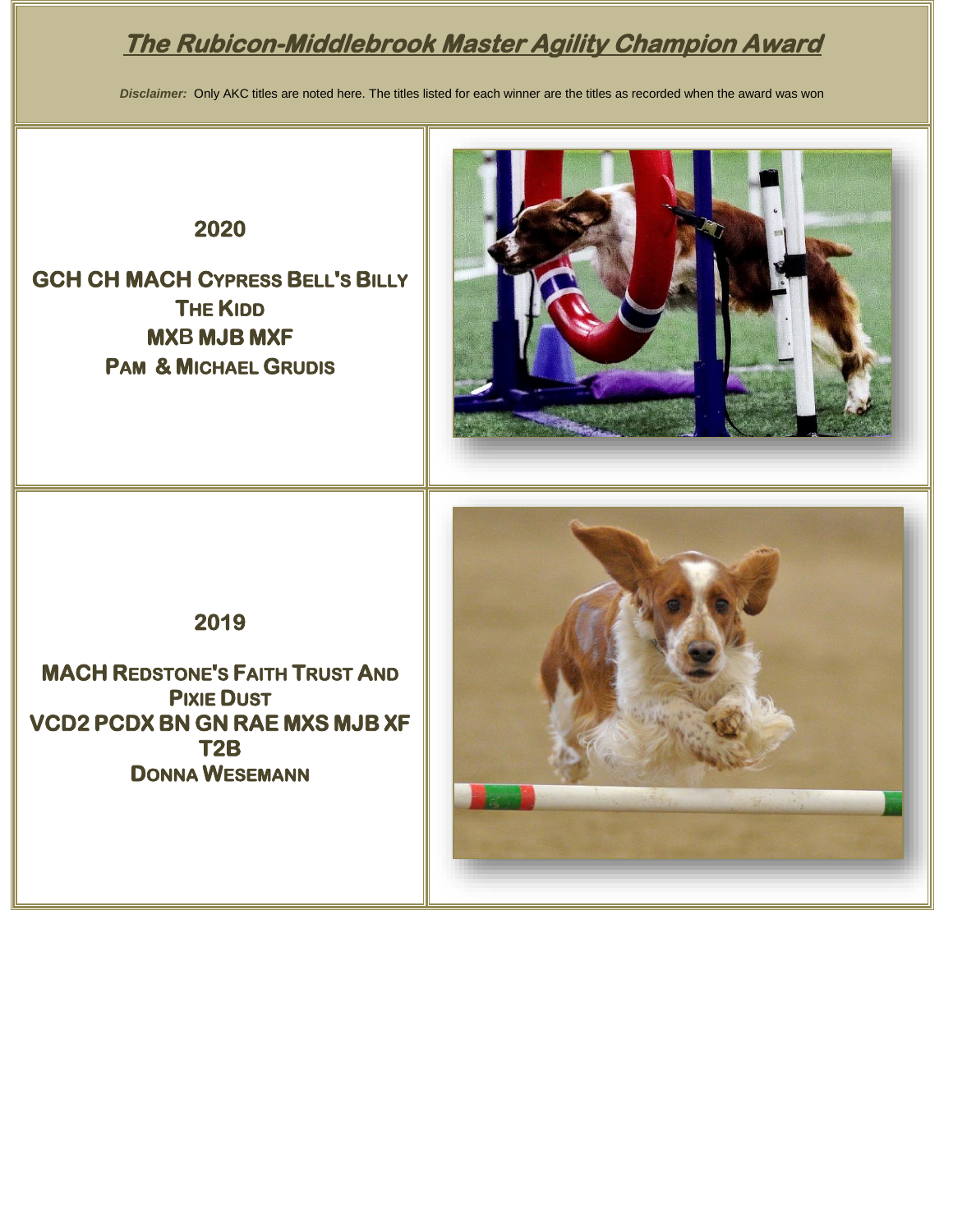# **2018**

**CH MACH ROLYART'S IT'S WRITTEN IN RED VCD2 BN GN RA TDX TDU MXB MJS RANDY CAPSEL & CHERYL CLARK, CINDY FORD, SHELLEY TRAYLOR** 



## **2017**

**CH MACH10 CYPRESS BELL'S LIESEL MXS3 MJG3 PAM GRUDIS** 

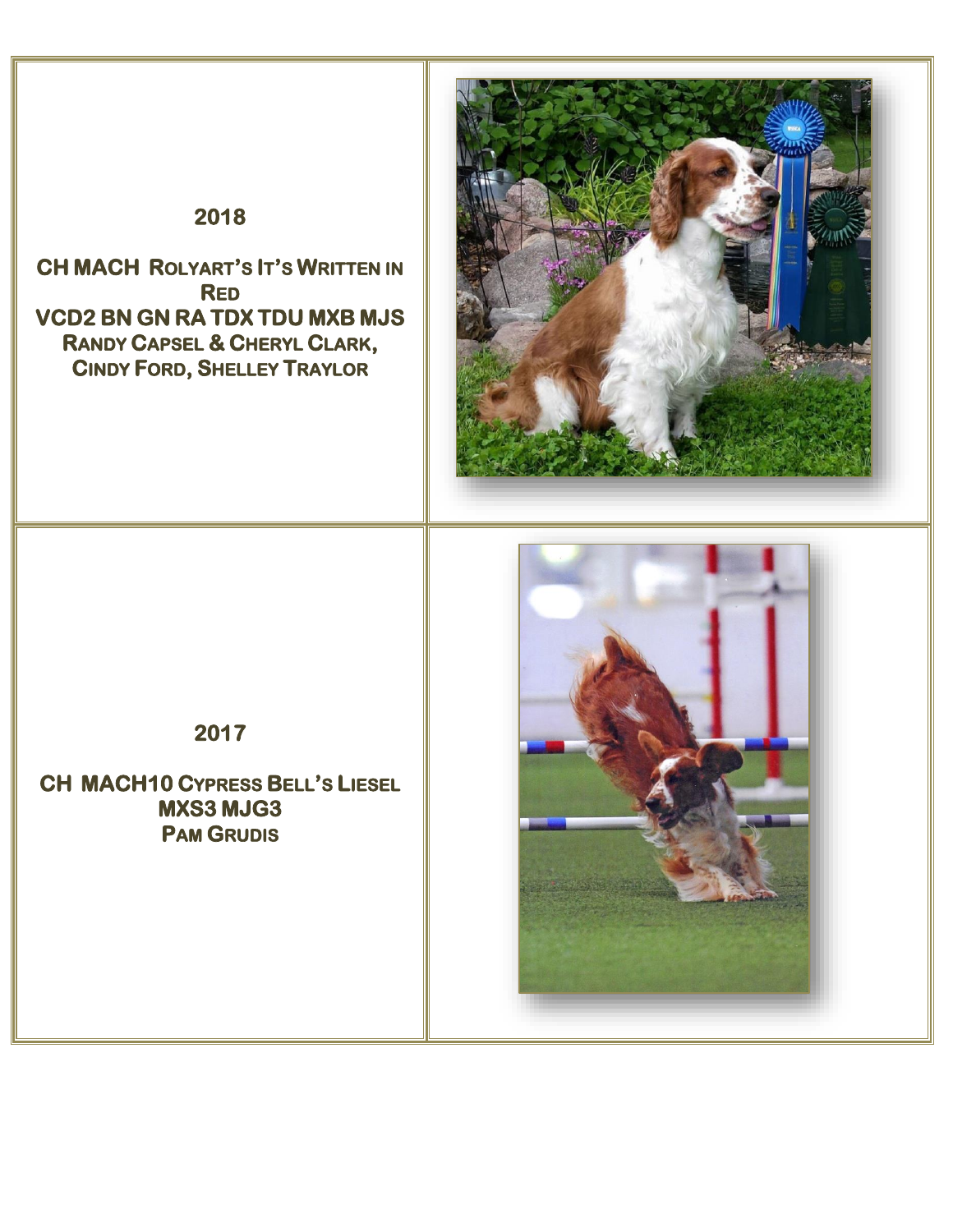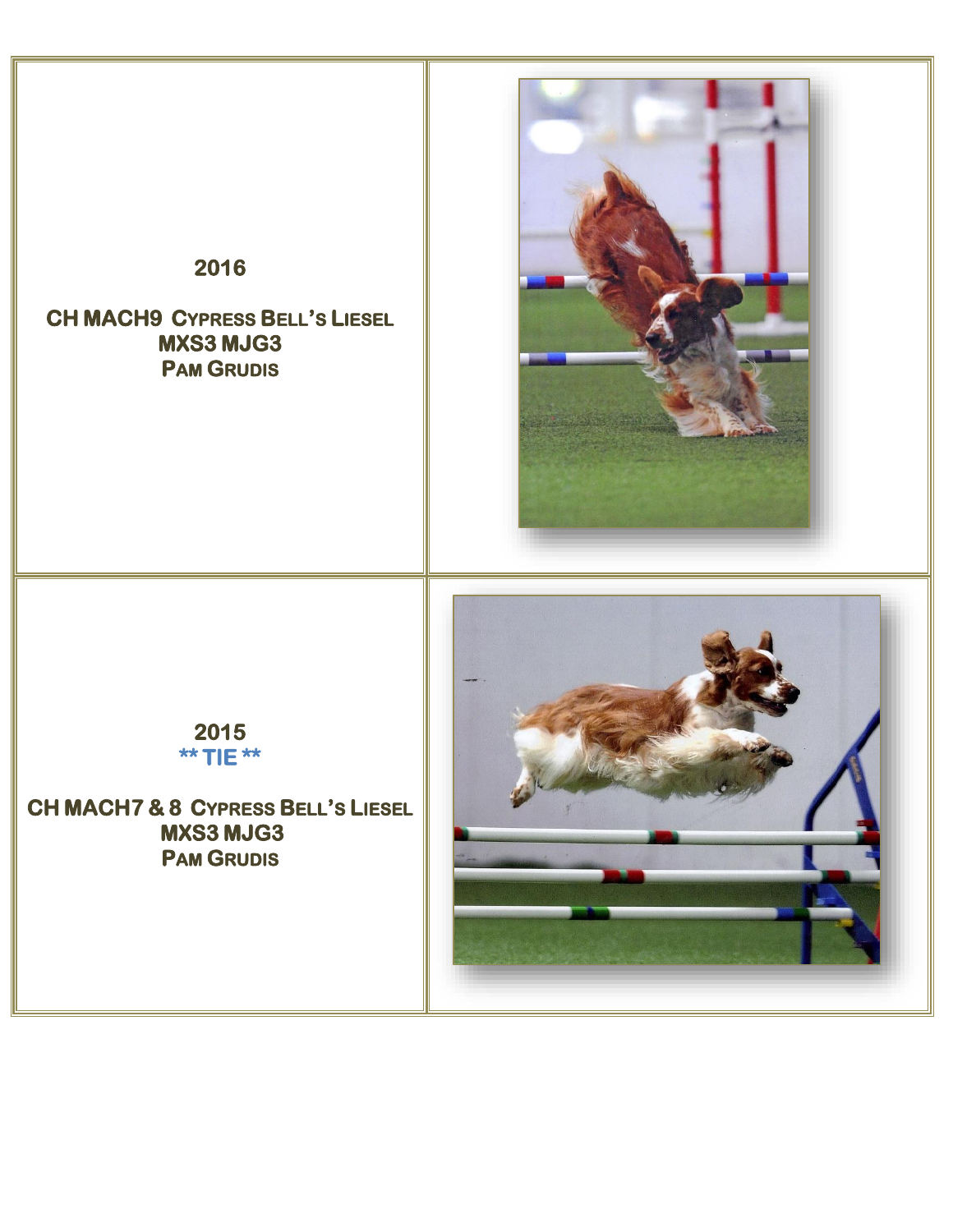# **2015 \*\* TIE \*\***

**CH MACH3 Middlebrook That Will Do MXC MJC MXF MFB TQX T2B2 MICHAEL STEIGERWALD & MARY MANDICH-STEIGERWALD** 



**2015 \*\* TIE \*\* MACH MIDDLEBROOK STEP TO THE LINE WITH ME MXS MJB OF CINDY & TERRY MCELLIGOTT** 

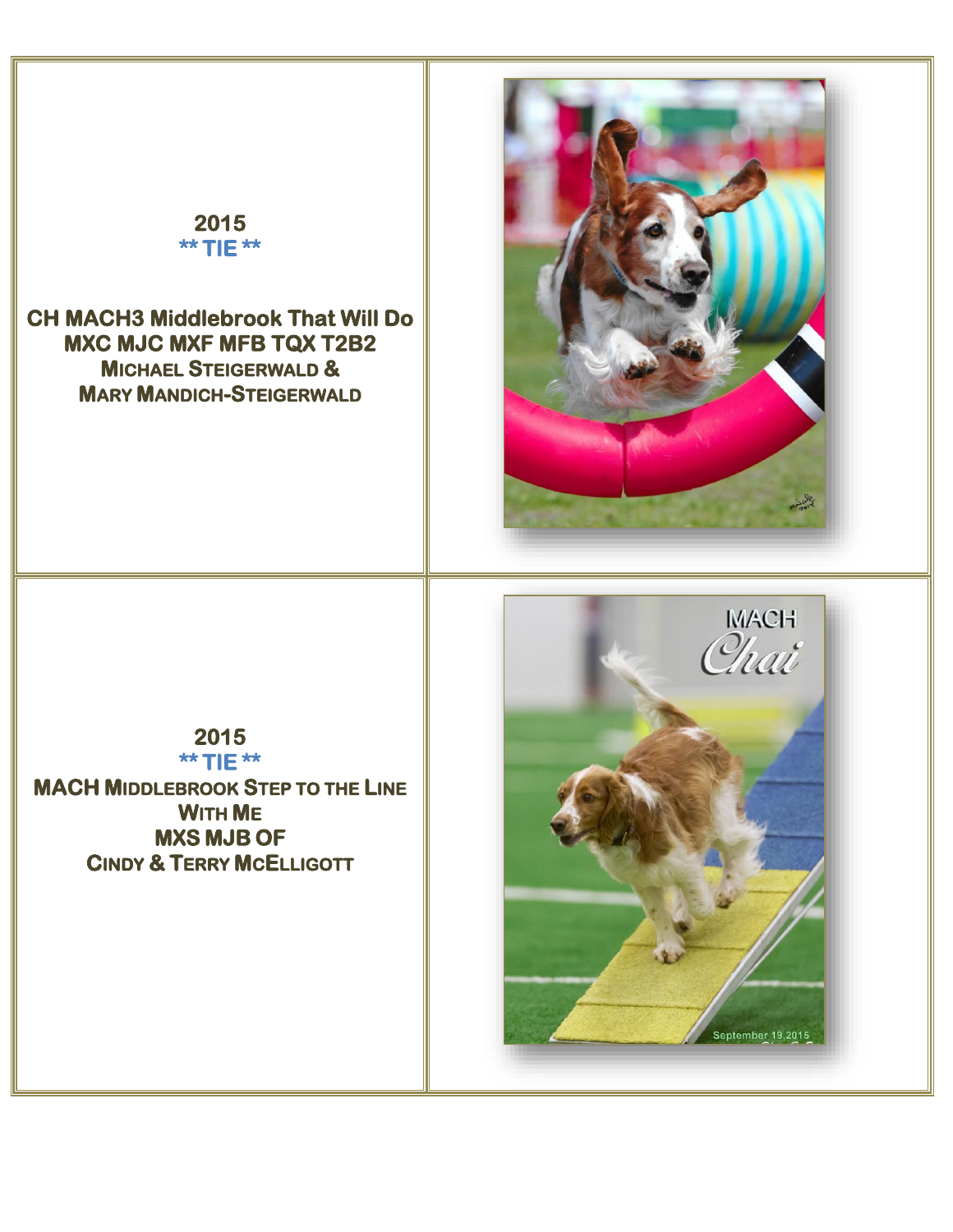### **2014**

**CH MACH6 CYPRESS BELL'S LIESEL MXG2 MJG2 Pam Grudis** 





**CH MACH5 CYPRESS BELL'S LIESEL MXB2 MJB2 Pam Grudis**